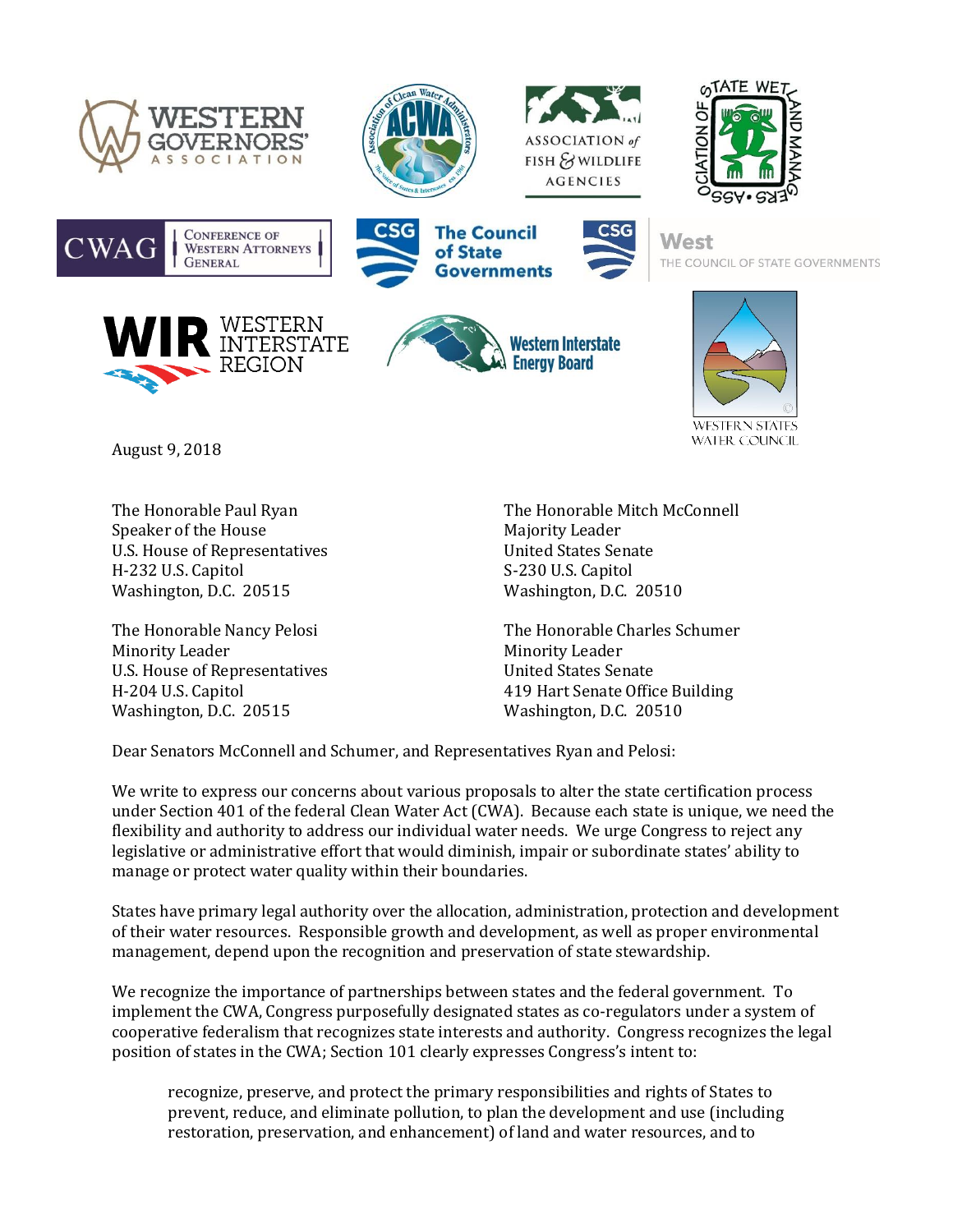The Honorable Paul Ryan The Honorable Mitch McConnell The Honorable Nancy Pelosi The Honorable Charles Schumer August 9, 2018 Page 2

> consult with the Administrator in the exercise of his authority under this chapter…Federal agencies shall co-operate with state and local agencies to develop comprehensive solutions to prevent, reduce, and eliminate pollution in concert with programs for managing water resources.

A balanced system of cooperative federalism has enabled states to implement the CWA effectively and with flexibility. The CWA correctly recognizes that a one-size-fits-all approach to water management and protection does not accommodate the practical realities of geographic and hydrologic diversity among states.

A vital component of the CWA's system of cooperative federalism is state authority to certify and condition federal permits of discharges into waters of the United States under Section 401. This authority has helped ensure that activities associated with federally permitted discharges will not impair state water quality. The U.S. Supreme Court has addressed this issue of state authority and concluded that, "[s]tate certifications under [Section] 401 are essential in the scheme to preserve state authority to address the broad range of pollution." *S.D. Warren Co. v. Maine Board of Environmental Protection*, 547 U.S. 370 (2006), citing 116 Cong. Rec. 8984 (1970).

Curtailing or reducing state authority or the vital role of states in maintaining water quality within their boundaries would inflict serious harm to the division of state and federal authorities established under the Constitution and recognized by Congress in the CWA. Any legislative or regulatory effort to streamline environmental permitting should be developed in consultation with states and must not be achieved at the expense of authority delegated to states under the CWA or any other federal law. Any such effort must also recognize, and defer to, states' sovereign authority over the management and allocation of their water resources. We implore you to ensure that the CWA continues to effectively protect water quality while maintaining the proper balance between state and federal authorities.

Sincerely,

Virgil Moore **Jeanne** Christie President **Executive Director** Association of Fish and Wildlife Agencies **Association of State Wetland Managers** 

Julia Anastasio

Executive Director Executive Director and General Counsel Stern Governors' Association Association Association of Clean Water Administrators